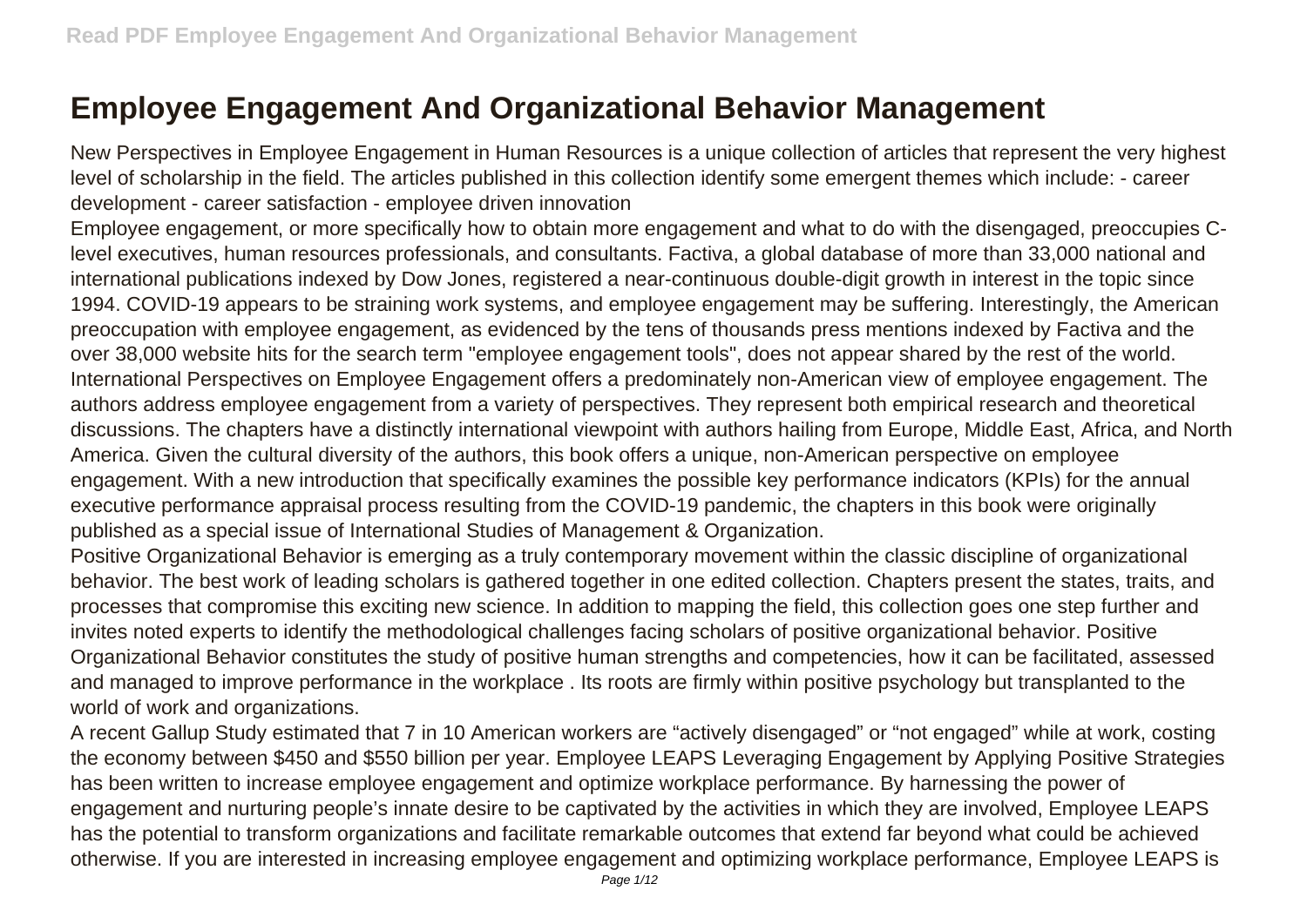the book for you. The author provides astute direction on how to increase organizational capacity and unleash talent, enabling businesses to produce exceptional results. Employees who are engaged in the activities they are involved deliver results far superior to those who are not.

Organizational Behavior: A Critical-Thinking Perspective, by Christopher P. Neck, Jeffery D. Houghton, and Emma L. Murray, provides insight into OB concepts and processes through a first-of-its kind active learning experience. Thinking Critically challenge questions tied to Bloom's taxonomy appear throughout each chapter, challenging students to apply, analyze, and create. Unique, engaging case narratives that span several chapters along with experiential exercises, self-assessments, and interviews with business professionals foster students' abilities to think critically and creatively, highlight real-world applications, and bring OB concepts to life.

In their new Fourth Edition, McShane and Von Glinow continue the trailblazing innovations that made previous editions of Organizational Behavior recognized and adopted by the new generation of organizational behavior (OB) instructors. Acclaimed for its readability and presentation of current knowledge, this textbook's philosophy is that OB knowledge is for everyone, not just traditional managers. The new reality is that everyone- sales representatives, production employees, physicians  $\hat{a}\in\hat{a}$  needs OB knowledge to successfully work in and around organizations. Organizational Behavior is unparalleled in its ability to engage students by bringing cutting edge OB concepts closer to reality through the †theory-practice link' approach. McShane and Von Glinow help readers connect OB theories to emerging workplace realities through hundreds of fascinating real-life stories from across the United States and around the world. McShane/Von Glinow's Organizational Behavior 4th Edition also continues to be the source of the hottest topics, such as: employee engagement, resilience, four-drive theory, blogs and wikis, psychological harassment, learning orientation, Schwartz's values model, separating socioemotional from constructive conflict, and much, much, more.

Organizational Behavior is a unique text that thoroughly explores the topic of organizational behavior using a strengths-based, action-oriented approach while integrating important topics such as leadership, creativity and innovation, and the global society. Authors Afsaneh Nahavandi, Robert B. Denhardt, Janet V. Denhardt, and Maria P. Aristigueta focus on the interactions among individuals, groups, and organizations to illustrate how various organizational behavior topics fit together. This text challenges students to develop greater personal, interpersonal, and organizational skills in business environments, as well as utilize their own strengths and the strengths of others to achieve organizational commitment and success.

The Handbook presents comprehensive and global perspectives to help researchers and practitioners identify, understand, evaluate and apply the key theories, models, measures and interventions associated with employee engagement. It provides many new insights, practical applications and areas for future research. It will serve as an important platform for ongoing research and practice on employee engagement.

Only 15% of employees worldwide are engaged at work. This represents a major barrier to productivity for organizations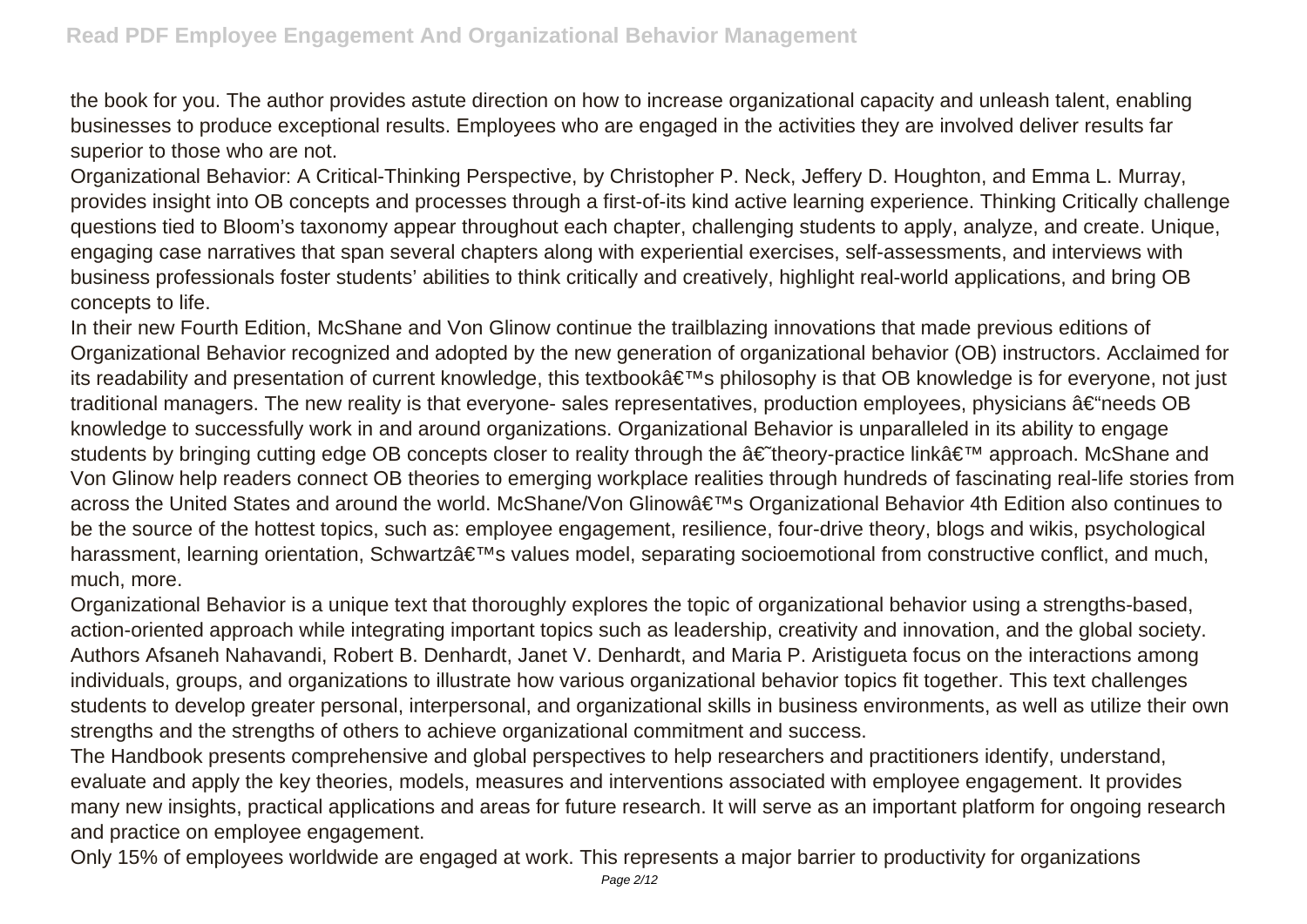everywhere – and suggests a staggering waste of human potential. Why is this engagement number so low? There are many reasons — but resistance to rapid change is a big one, Gallup's research and experience have discovered. In particular, organizations have been slow to adapt to breakneck changes produced by information technology, globalization of markets for products and labor, the rise of the gig economy, and younger workers' unique demands. Gallup's 2017 State of the Global Workplace offers analytics and advice for organizational leaders in countries and regions around the globe who are trying to manage amid this rapid change. Grounded in decades of Gallup research and consulting worldwide -- and millions of interviews - the report advises that leaders improve productivity by becoming far more employee-centered; build strengths-based organizations to unleash workers' potential; and hire great managers to implement the positive change their organizations need not only to survive – but to thrive.

Essay from the year 2009 in the subject Business economics - Personnel and Organisation, , language: English, abstract: Employee engagement has been characterized as a distinct and unique construct that consists of cognitive, emotional, and behavioral components associated with individual role performance. Engaged employees often display a deep, positive emotional connection with their work and are likely to display attentiveness and mental absorption in their work. Engaged employees are consistently more productive, profitable, safer, healthier, and less likely to leave their employer. Employee engagement is a new term for organizations due to its recent transformation from the previously known concepts of employee satisfaction and employee commitment. Although the organizations often struggle in achieving their desired goals, they tend to claim employees to be one of their important assets. This is mainly because of the importance attached to their efforts and their impact on the organization's overall performance and productivity. Hence, employee engagement holds great significance not only for the traditionally operating companies but also for the knowledge worker organization which is based on human intellect and creativity. Despite the influential role of employee engagement, companies continuously struggle with it. This can be attributed to the inconsistency and difference in the way Employee Engagement is defined and measured. Thus, there is a dire need to achieve universality in this context in order to achieve greater improvements for the organizations. One specific group of employees in high tech companies are knowledge workers. Knowledge workers are employees such as data analysts, product developers, planners, programmers, service providers and researchers who are engaged primarily in acquisition, analysis, and manipulation of information as opposed to production of goods. Today's workforce in a working environment, where knowledge, the application of that knowledge in research and development and the speed and quality of product development, sales and marketing is more important, than traditional production knowledge is often described as the Knowledge worker age.

The success of organizational change in a world of increasing volatility is highly dependent on the advocacy of stakeholders. It is the link between strategic decision-making and effective execution, between individual motivation and product innovation, and between delighted customers and growing revenues. Only by engaging stakeholders does change have a chance to be successful. This book presents a coherent and practical view of how organizations might engender engagement with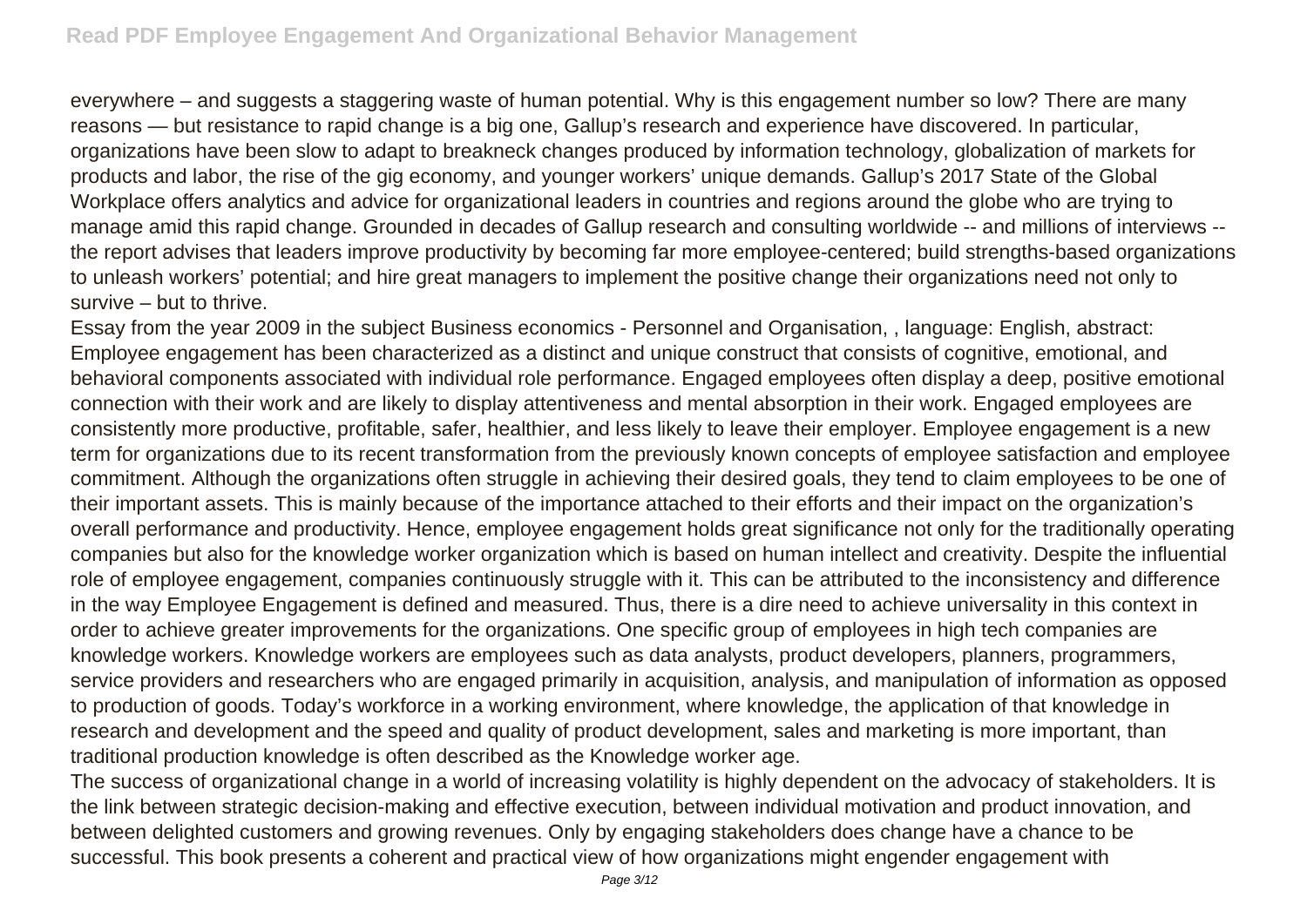organizational change within their operational, tactical and strategic practices. It does this by providing a comprehensive review of the theoretical and empirical works on engagement and change from a variety of academic and practical perspectives. The academic research presented in this book is reinforced by research from consultancies as well as insights from practitioners that provide timely evidence. Ultimately the aim is to help raise awareness of the need to foster engagement with OC through a stakeholder perspective and how this can be done successfully within organizations across the globe. Employee Engagement for Organizational Change is a valuable textbook for advanced undergraduate and postgraduate students of organizational change, employee engagement, human resource management and leadership. Its balance of theory and practice also makes it a reliable resource for HR and organizational development practitioners.

Improve engagement, productivity, and motivation with effective employee recognition Recognizing and Engaging Employees for Dummies gives you the tools and information you need to improve morale, productivity, and personal achievement with a successful employee recognition program. Written by a world-leading authority in employee recognition, this book walks you stepby-step through the design and implementation process and describes the incentives that work, the behaviors to reward, and the mechanisms that must be in place for the program to be effective in the long term. You'll learn how to pinpoint the places where engagement and recognition could improve the bottom line, and how to structure the reward for optimal balance between motivational, financial, and organizational effectiveness. With clear explanations and a fun, friendly style, this book is your quick and easy guide to boosting productivity, profit, and customer satisfaction. Most Americans who leave their jobs cite lack of recognition as the driving factor. When your employees feel appreciated, they stick around, work harder, achieve more, and drive your business onward and upward. This book shows you how to bring that dynamic to your workplace, with step-by-step guidance and helpful advice. Design successful recognition programs Create powerful incentives for employees Reduce turnover, improve engagement, and drive excellence Foster a happier and more productive workplace Happy employees are productive employees. They get results. They innovate. They are the force behind the advancement of industries. Effective employee recognition programs are self-sustaining motivational tools that keep the fire lit. If you're ready to spark the flame, Recognizing and Engaging Employees for Dummies is the ideal guide for designing, implementing, and maintaining the program your employees have been waiting for.

As I begin to write this Preface, I feel a rush of excitement. I have now finished the book; my gestalt is coming into completion. Throughout the months that I have been writing this, I have, indeed, been intrinsically motivated. Now that it is finished I feel quite competent and self-determining (see Chapter 2). Whether or not those who read the book will perceive me that way is also a concern of mine (an extrinsic one), but it is a wholly separate issue from the intrinsic rewards I have been experiencing. This book presents a theoretical perspective. It reviews an enormous amount of research which establishes unequivocally that intrinsic motivation exists. Also considered herein are various approaches to the conceptualizing of intrinsic motivation. The book concentrates on the approach which has developed out of the work of Robert White (1959), namely, that intrinsically motivated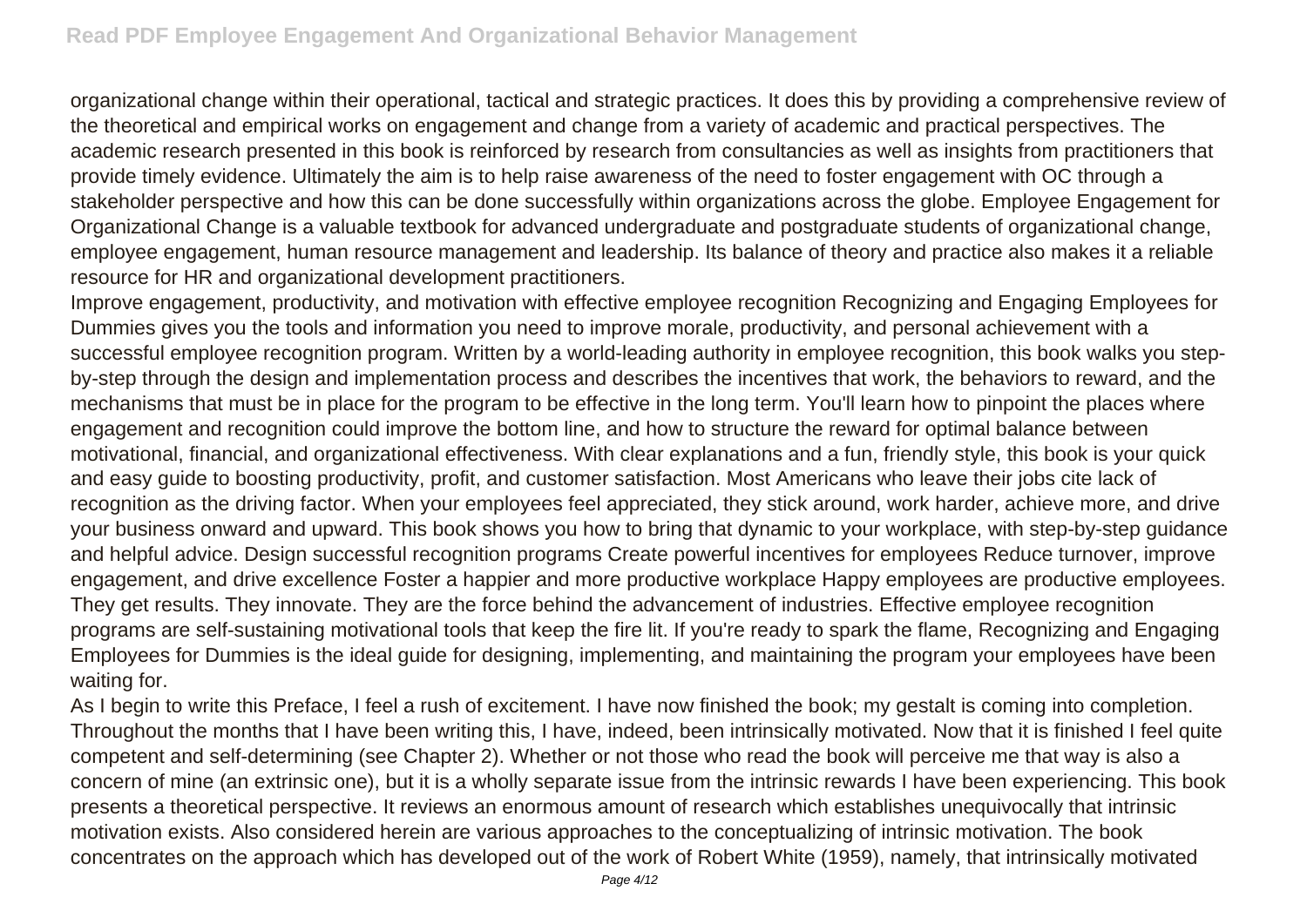behaviors are ones which a person engages in so that he may feel competent and self-determining in relation to his environment. The book then considers the development of intrinsic motiva tion, how behaviors are motivated intrinsically, how they relate to and how intrinsic motivation is extrinsically motivated behaviors, affected by extrinsic rewards and controls. It also considers how changes in intrinsic motivation relate to changes in attitudes, how people attribute motivation to each other, how the attribution process is motivated, and how the process of perceiving motivation (and other internal states) in oneself relates to perceiving them in others.

A Five-part Approach to Making Organizations Stronger, More Profitable, and Better Places to Work. Employees and leaders intuitively know that when we find a place where we can throw our hearts, spirits, minds, and hands into our work, we are happier, healthier, and produce better results. Yet, most struggle to understand exactly why we engage in some environments, and don't in others. Magic introduces the five MAGIC keys of employee engagement—Meaning, Autonomy, Growth, Impact, and Connection—and shows how leaders can help employees achieve higher levels of engagement, as well as how employees can be more successful by taking ownership for their own MAGIC. The Research Based on over 14 million employee survey responses across 70 countries—the most extensive employee engagement survey database of its kind—Magic combines principles of psychology and motivation with solid business concepts. Written by internationally recognized experts in leadership and employee engagement, Dr. Tracy Maylett and Dr. Paul Warner, Magic provides actionable advice that will reduce employee attrition, encourage initiative, drive growth and profit, and increase personal engagement in one's work. Engaging Content In this book, leaders and employees will find real-world case studies, exercises, assessments, thought-provoking questions, and suggestions that increase engagement on the individual, manager, and organizational levels.

This book examines the intersection of Organizational Behavior Management (OBM) and Industrial and Organizational Psychology (I/O Psychology). It argues that, whilst OBM and I/O Psychology have developed simultaneously, they have done so with minimal integration. I/O Psychology, a somewhat older field, has evolved to become widely accepted, both influencing management and social sciences and being affected by them. It can be viewed as a research-oriented subject that is closely aligned with human resources functions. With regards to the intersection of I/O Psychology with OBM, some practices are more closely related than others; and of those that are related, some are relatively consistent with OBM practices, while others are very inconsistent. Most I/O Psychology interventions focus on many people simultaneously, seeking to ensure that one intervention affects multiple employees as a cost-efficient way to improve organizations, while OBM is usually better than I/O Psychology at improving the behaviors of individuals and smaller groups or workers. This book provides a framework for understanding differences and similarities between I/O Psychology and OBM, and as such is an innovative compendium for students, scholars, applied psychologists, and human resource specialists. It was originally published as a special issue of the Journal of Organizational Behavior Management.

Part of the 360 Degree Series, which provides authoritative yet accessible introductions to core business studies modules,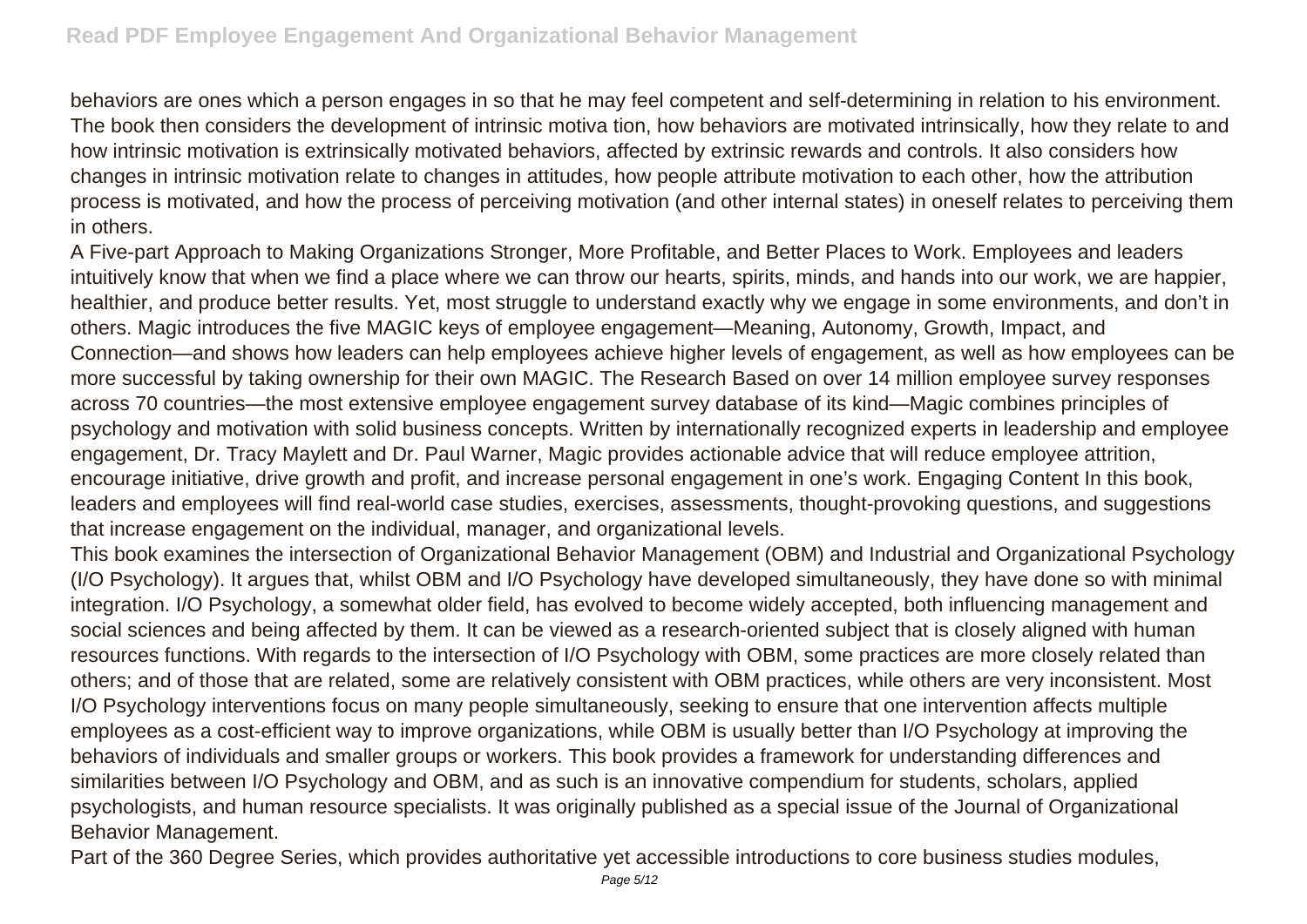Organizational Behaviour sits firmly within the business studies curriculum to help you meet your academic and career goals. For a complete, all-round view of organizational behaviour, this is the book for you.

When it comes to employee engagement, Timothy R. Clark goes where no one has gone before. One of today's leading experts on the subject, Clark reveals that the business world has been focusing on only half the question—namely, the organization's role in driving employee engagement. Clark points to the other interested party—the employee. Through extensive research, the author has discovered that approximately 75 percent of employees are not fully engaged with their work—a frighteningly high number with frighteningly dire consequences for both companies and individual employees. The Employee Engagement Mindset is a step-by-step guide to reversing this pattern, one employee at a time. Clark breaks it all down into six key behaviors: Connecting: Form solid relationships with coworkers and align your behavior to the organization's culture and goals Shaping: Seize opportunities for tailoring experiences based on your personal preferences Learning: Take proactive measures to learn at or above the speed of change Stretching: Move out of your comfort zone and take calculated risks Achieving: Accomplish your goals Contributing: Make personal contributions that drive lasting positive change to others and to the company The Employee Engagement Mindset provides practical advice on how any employee can put him or herself on the fast track to true engagement using this six-part model. Simply put, every engaged employee is worth his or her weight in gold. Whether you're in charge of driving employee engagement or feel the need to take personal responsibility for excelling at work, The Employee Engagement Mindset tells you everything you need to know. "Clark and his team discovered some surprising truths about highly engaged people that cross cultural, demographic, and industry lines. The Employee Engagement Mindset unlocks the door to our own personal and professional connectedness."—Marshall Goldsmith, author of the New York Times bestsellers MOJO and What Got You Here Won't Get You There "[The Employee Engagement Mindset ] lays out in clear, practical terms how highly engaged people think and what they do. I highly recommend it."—Vai Sikahema, NBC Philadelphia sports anchor and former NFL All-Pro, Philadelphia Eagles "[The Employee Engagement Mindset] captures the emerging search for meaning and purpose in organizations and offers fantastic concepts, tools, and examples of how to go beyond rhetoric to action and resolve."—Dave Ulrich, professor, Ross School of Business, University of Michigan and partner, The RBL Group "There has been a lot written about employee engagement from the leader's perspective. What excites me about The Employee Engagement Mindset is that it is written for employees. It offers a blueprint for high engagement that really works."—Patricia Longshore, vice president, Duke Corporate Education "The six drivers introduced in this book have the powerful capacity to enrich your life, no matter where you are on the engagement spectrum. Read this book—for both inspiration and practical strategies to supercharge your organization!"—Elliott Masie, chair, The Learning CONSORTIUM "Clark advances a well-considered approach to creating a culture of superior employee engagement. This is a worthy read for every aspiring leader."—Douglas R. Conant, former president and CEO, Campbell Soup Company and New York Times bestselling author of TouchPoints

Engaged employees are assets to every company because they are not only more productive but are also open to new ideas and technologies that often lead to significant business outcomes. Businesses need to establish credible antecedents to employee engagement based on their own culture and needs to develop a pool of highly engaged employees. Management Techniques for Employee Engagement in Contemporary Organizations provides theoretical frameworks and the latest empirical research findings on management strategies for the promotion, adoption, and implementation of work engagement policies. The content within this publication examines gamification, employee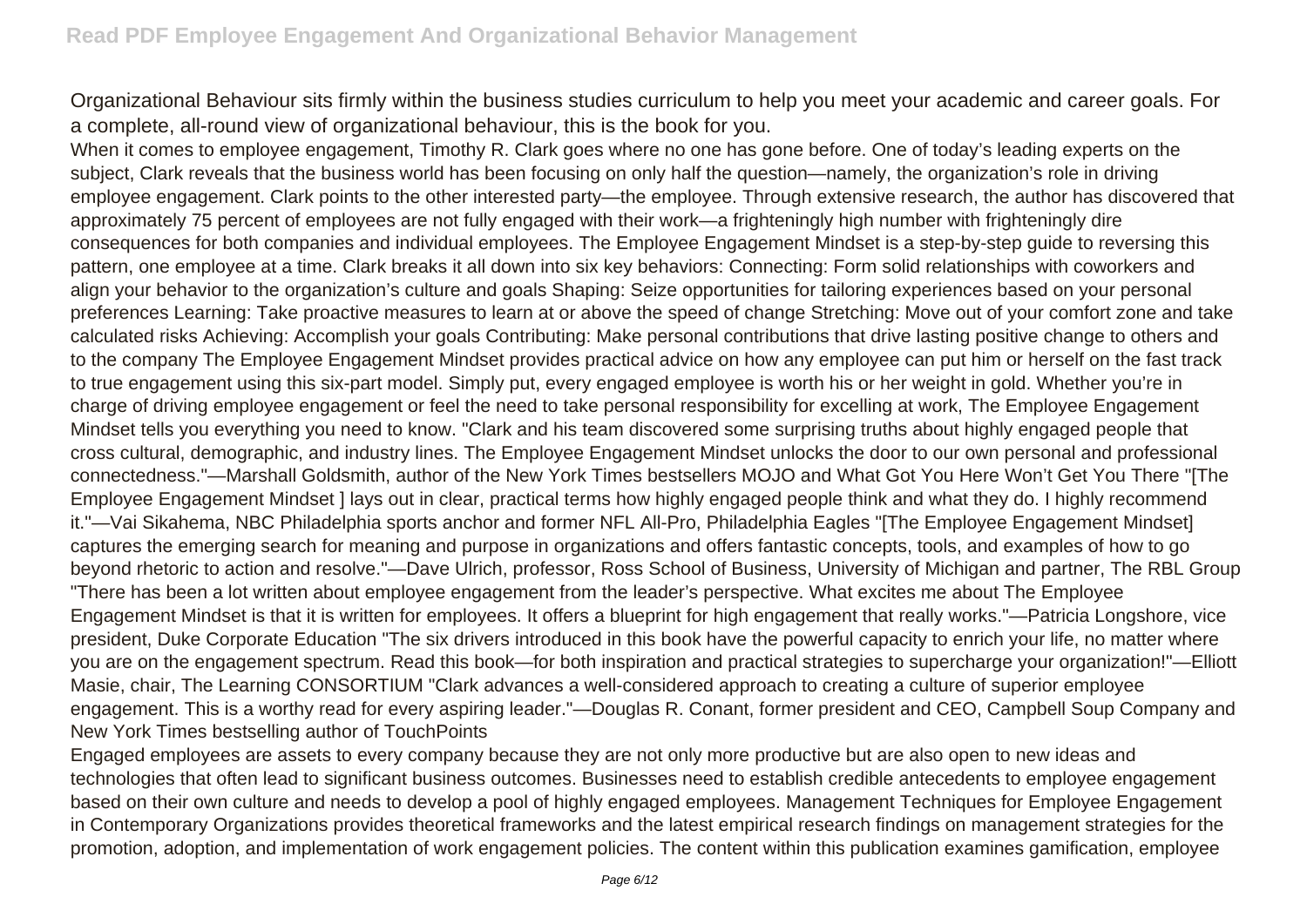engagement, and management techniques and is designed for academicians, managers, business professionals, human resources officers, policymakers, and researchers.

This Advanced Introduction provides a cutting edge review of employee engagement, illustrating the theories and key instruments for research that underpin the field and its antecedents and consequences. It translates the science into practice by offering recommendations on how to build an engaged workforce and how to socialize and engage newcomers.

The classic bestseller on performance management is updated to reflect changes in today's working environment. When an employer needs to know how to gain maximum performance from employees, renowned behavioral psychologist--Aubrey Daniels is the man to consult. What has made Daniels the man with the answers? His ability to apply scientifically based behavioral stimuli to the workplace while making it fun at the same time. Now Daniels updates his ground-breaking book with the latest and best motivational methods, perfected at such companies as Xerox, 3M, and Kodak. All-new material shows how to: create effective recognition and rewards systems in line with today's employees want; Stimulate innovations and creativity in new and exciting ways; overcome problems associated with poorly educated workers; motivate young employees from the minute they join the workforce.

Behind the Scenes of Health Care presents an extensive review of motivation and commitment among health care workers in support and bedside care roles. The publication includes two research studies: (1) motivation and commitment of support services employees in a health care environment and (2) the correlation between patient experience feedback and nursing motivation and engagement. Additionally, the publication includes two case studies: (1) cultural disruption in a health care system and (2) a service organization review of turnover. Lastly, and most significantly, the publication provides a framework and model, The Tri-Factor Model, to assess and measure workplace dynamics of motivation, commitment, and culture that is also applicable to turnover analyses. Readers of Behind the Scenes of Health Care are provided tools to understand motivation, commitment, and cultural components in the contemporary workplace that may be applied to any organization.

An engaged employee is someone who feels involved, committed, passionate and empowered and demonstrates those feelings in work behavior. This book explains that a more engaged workforce is really about better performance management. The authors expand the traditional notion of performance management to include building trust, creating conditions of empowerment, managing team learning, and maintaining ongoing straightforward communications about performance, all of which are critical to employee engagement. The "best practices" tools and advice in this book are based on solid research as well as the authors' experience.

In this new edition, based on new research and double the survey data, ENGAGEMENT MAGIC provides you with an expert approach to increasing workplace engagement. Discover how to engage employees (and yourself) more effectively. Most leaders understand that engaged employees are passionate about their jobs and deliver better results, and most of us know what it's like to either be engaged or disengaged in a workplace where we spend most of our waking hours. Yet, most don't understand how engagement really works. Maylett introduces you to the five MAGIC keys of employee engagement—Meaning, Autonomy, Growth, Impact, and Connection—and discusses how leaders can help employees achieve higher levels of engagement, while engaging ourselves in the journey as well. Learn tactics for increasing engagement at all levels of your organization. Based on the most extensive employee engagement survey database of its kind, ENGAGEMENT MAGIC incorporates organizational research with updated case studies, stories, and examples to present you with practical solutions for creating an extraordinary employee experience. In addition, Maylett provides a self-assessment, thought-provoking questions,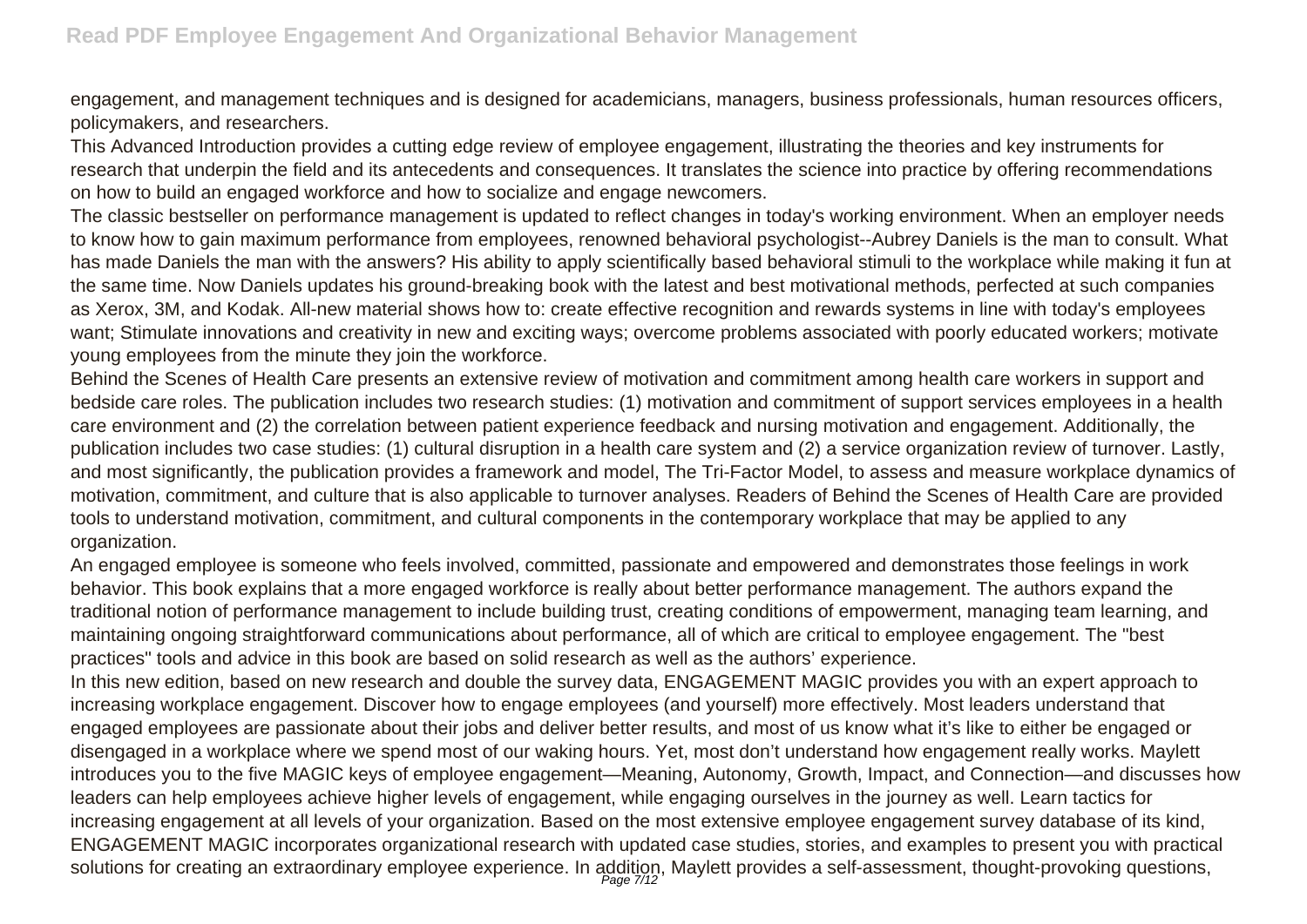and specific applications for individuals, managers, and organizations. Benefit from a psychological approach to fundamental business concepts. ?Based on data from over 32 million employee survey responses across 70 countries, ENGAGEMENT MAGIC combines principles of psychology and human motivation with solid business concepts, providing actionable advice for reducing attrition, encouraging initiative, and driving profitable growth at your organization.

Employee engagement is a novel concept that has been building momentum in recent years. Understanding Employee Engagement: Theory, Research, and Practice exposes the science and practice of employee engagement. Grounded in theory and empirical research, this book debates the definitions of engagement, provides a comprehensive evaluation of empirical findings in the engagement field including a focus on international findings, and offers implications for science and practice in organizations. Employers can learn how to foster and drive engagement to increase productivity and happiness, and researchers can master the existing engagement literature and begin to study the many propositions and new models Zinta S. Byrne, Ph.D. proposes throughout the book.

Management leaders must constantly be prepared to correct the deviant behaviors of their employees and redirect the negative energy for the betterment of all. Ignoring this type of destructive behavior not only spoils the overall work environment for employees, but also risks the loss of quality, talented personnel. Analyzing Workplace Deviance in Modern Organizations is an essential reference source containing innovative research on best practices for adopting and implementing employee deviance remedial strategies. While highlighting topics including conflict resolution, cultural issues, and deviant behavior, this book is ideally designed for executives, managers, directors, business professionals, industry practitioners, human resources managers, policymakers, researchers, academicians, and students working in management, organizational behavior, human resources, and employee relations fields.

This book provides an evidence-based approach to understanding declining levels of employee engagement, offering a set of practices that individuals and organizations can adopt in order to improve productivity and organizational performance. It introduces a model outlining how the experience of meaningful work impacts engagement and other organizational attitudes and behaviors. It recognizes the antecedents and consequences of such behavior, recognizing that they must be considered as components of an organizational system rather than in isolation. It will be useful for scholars and practitioners in identifying and remedying the endemic trend of disconnected workers and their negative impact on organizational goals.

Management Techniques for Employee Engagement in Contemporary OrganizationsIGI Global

"If you think you know everything it takes to attain associate/employee engagement, put yourself to the test. This book provides a holistic approach to engagement that will create the competitive edge required to succeed in this economy." --Sharon S. Bilgischer, senior manager, logistics global talent, curriculum and documentation, Wal-Mart Stores, Inc. There is clear and mounting evidence that employee engagement keenly correlates to individual, group, and corporate performance in areas such as retention, productivity, customer service, and loyalty. This timely treatment provides a comprehensive framework, language, and process that genuinely connects "People" strategy with "Business" strategy. It offers a research-based blueprint for looking at employee engagement with the same regularity and importance as any other aspect of the organization.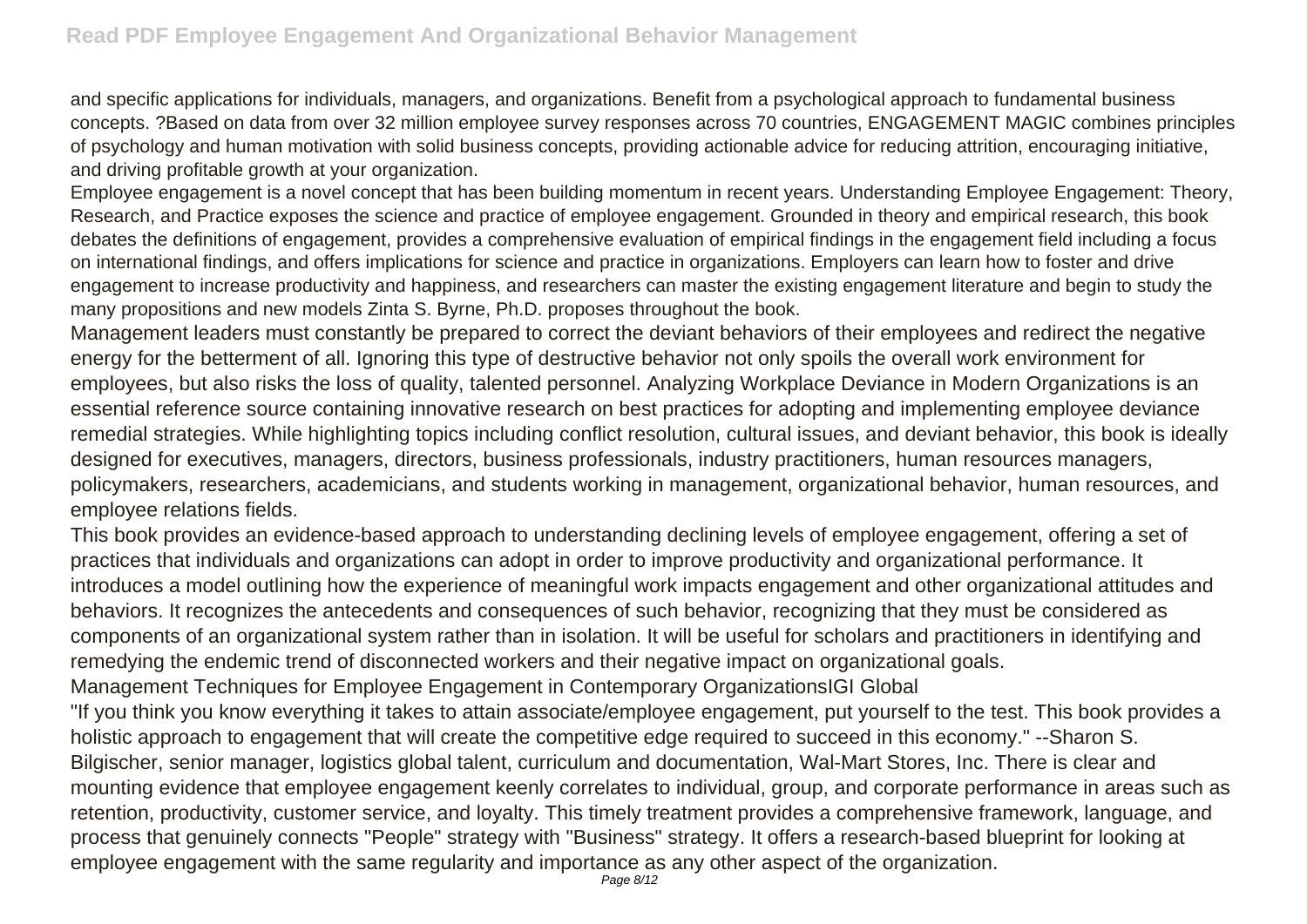A back-to-basics approach to employee engagement, Time to Lead provides common sense leadership practices for busy leaders like you. It is a practical resource on how to address your administrative responsibilities while increasing your presence with employees and customers. Each goal focused exercise and self-assessment tool comes directly from the collective experiences of leaders like you. By practicing Time to Lead principles, you will enhance your ability to: Align your activities with your professional values and work unit priorities; Spend quality time with your employees and customers; Develop a cohesive team where employees effectively communicate within and between work units; Ensure employee understanding and acceptance of team goals, roles, policies and resources; Teach employees the difference between problems (that can be solved) and realities (outside of your control); Conduct results oriented meetings where employees constructively participate in decision making; and Hire and retain those employees who demonstrate high Emotional Intelligence (E.Q.).

This insightful Research Agenda presents the foundations of employee engagement, providing a framework for future research to serve as an evidence-based guide to practice. Offering an overview of contemporary engagement theory and research, it addresses important new directions for expanding our current understanding of the meaning, focus, development and outcomes of engagement.

While the ideal self has been used as a component of several motivation theories (Markus & Wurf, 1987; Higgins, 1987; Boyatzis & Akrivou, 2006), it has not received as much empirical research attention, and even less quantitative research. This study extends work on the measurement of the ideal self—defined as "an evolving, motivational core within the self, focusing a person's desires and hope, aspirations and dreams, purpose and calling" (Boyatzis & Akrivou, 2006: 625)—to explain how employees perform and feel about their jobs, as well as how they interact with and are viewed by other organizational members. Past theories have claimed that performance is more a function of the "fit" between the person's Real Self (i.e., their abilities, competencies and attitudes) and the task demands of the job and organization (Boyatzis, 1982; Fiedler, 1967). This study proposes that aspirations and dreams drive employee performance and behavior beyond the fit between role and an employee's demonstrable abilities. Therefore, it is proposed that employees who find opportunities for synergy between their job roles and their ideal self are more engaged and better organizational members, who also go out of their way to help their peers, and are perceived to better perform their jobs than employees who experience less of this synergy. Results from an SEM analysis provide evidence that the ideal self impacts how employees feel about their lives (i.e. well-being), how they behave at work (i.e. in-role task behavior, extrarole helping behaviors, and reputational effectiveness), and the quality of their work relationships (PNEA work climate). Furthermore, results provide support for the mediating role of the quality of work relationship in the relationship between the ideal self and employee engagement and well-being.

This book explores a major media management topic on the basis of case study research conducted in European, US and Brazilian media companies. More specifically, it examines the dynamics of employee engagement, aiming at organizational development through change. The book contemplates the discipline of Media Management through a management lens and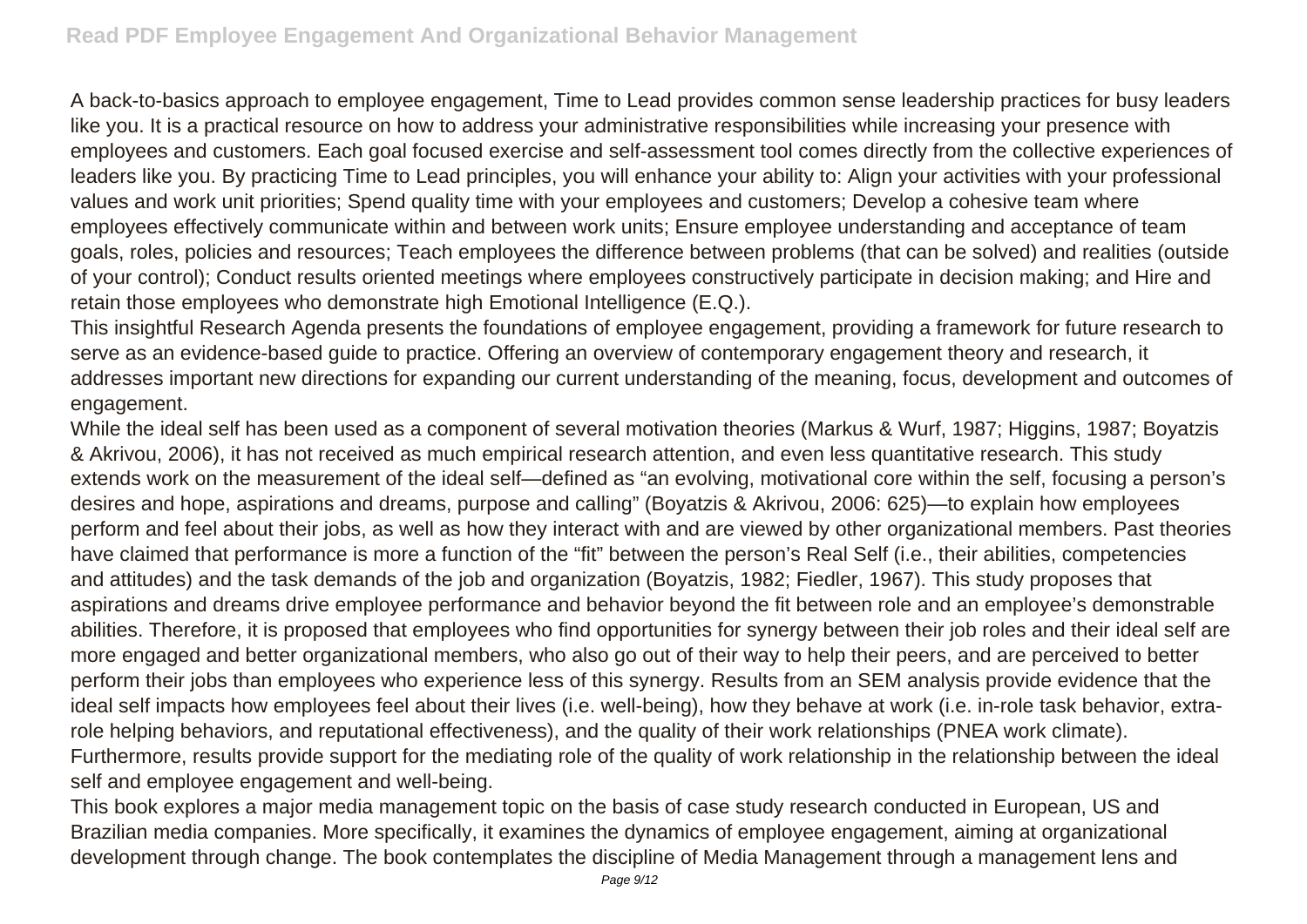focuses on the concept of employee involvement and its value with regard to successfully introducing change and achieving organizational development. It concentrates on providing the necessary information and organizational arrangements from the points of view of media managers and employees and highlights how this involvement can encourage employees to create and innovate. The book is directed towards researchers and students, as well as practitioners/professionals involved with media organizations.

The thinking on Human Resource Development (HRD) practices has been evidenced for the last one and a half decades. However the pace and volume of change has forced HR managers to meet complex challenges like globalization, a diverse workforce and informed expectations for training learning and development. Both organizations and employees benefit from HRD interventions because an organization's success critically depends on the levels of employee skills and motivation. The HRD Almanac looks at 4 broad focus areas of HR practices, that are Strategy centric, Organizational alignment related, Employee Empowerment focused, and the Learning Training and Development angle. The author weaves together 25 detailed chapters spanning the gamut of the HRD function. The writing is aligned on a uniform pattern providing answers to the What, consisting of Definitions and Descriptions of the theme, Why, Consisting of Concept Clarifications, Where, the role of the Human Resources department and How, an authentication of data obtained through a pilot study on HR practitioners across industry sectors. The HRD Almanac is a factual compendium of literature, concepts, organizational experiences, and perceptions on some of the most important HRD efforts and will serve as an appropriate and excellent handbook for young and potential HR functionaries.

In recent years there has been a weight of evidence suggesting that engagement has a significantly positive impact on productivity, performance and organisational advocacy, as well as individual wellbeing, and a significantly negative impact on intent to quit and absenteeism from the work place. This comprehensive new book is unique as it brings together, for the first time, psychological and critical HRM perspectives on engagement as well as their practical application. Employee Engagement in Theory and Practice will familiarise readers with the concepts and core themes that have been explored in research and their application in a business context via a set of carefully chosen and highly relevant original and case studies, some of which are co-authored by invited practitioners. Written in an accessible manner, this book will be essential reading for scholars in the field, students studying at both undergraduate and postgraduate levels, as well as practitioners interested in finding out more about the theoretical underpinnings of engagement alongside its practical application.

People, processes, and technology. These are the three major drivers of business achievement. The best leaders inherently understand that great companies start with great people. This is as true now as it was during the beginning of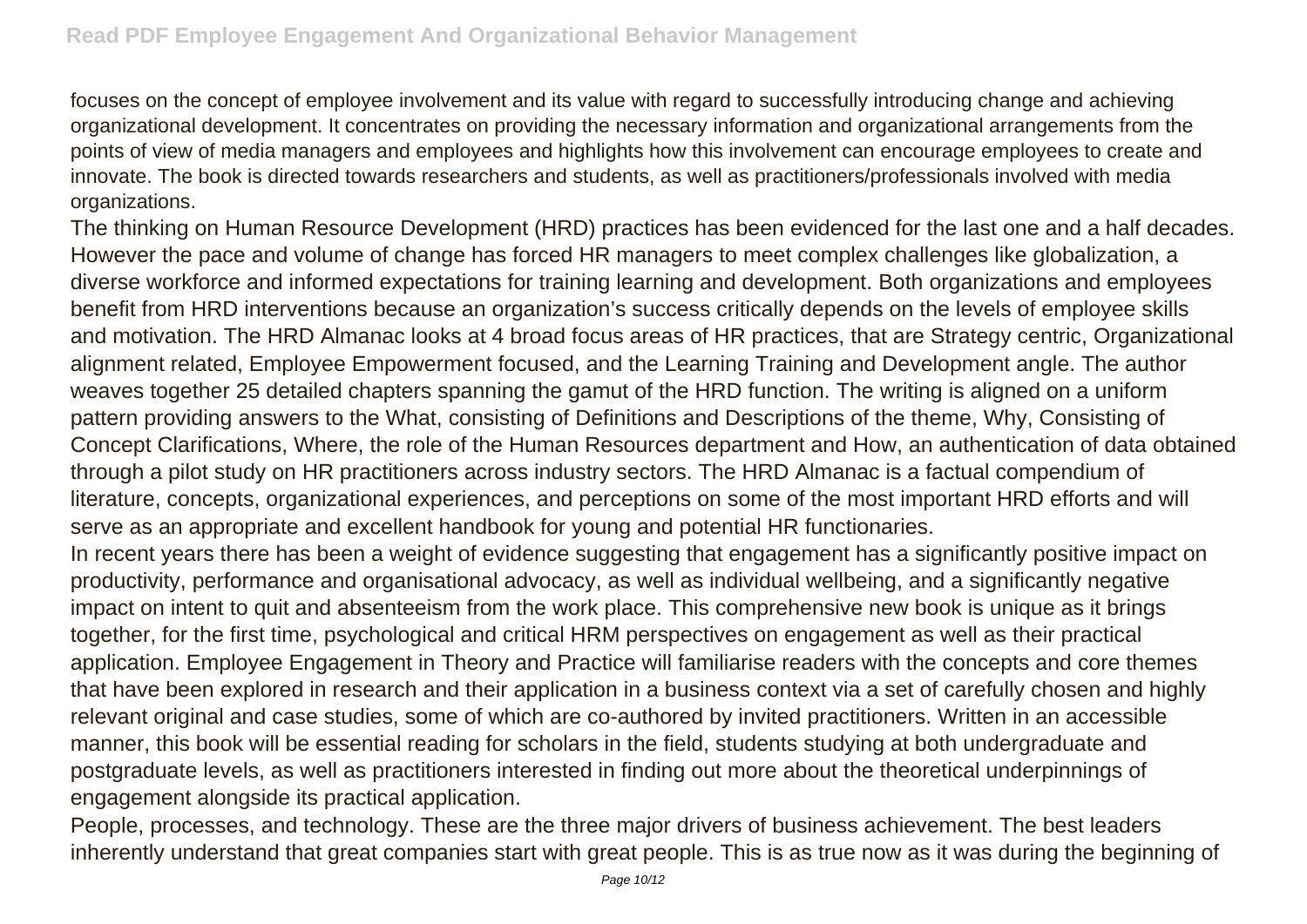the industrial revolution, and understanding and staying current on the latest organizational behavior research and best practices paves the way for managerial success. In this updated edition of Organizational Behavior, theory, new research and real-world case studies are combined in an engaging manner to blend together the critical concepts and skills needed to successfully manage others and build a strong organization across all levels of a company. Featuring an indepth view of the process and practice of managing individuals, teams, and entire organizations, the text provides a solid foundation for students and future managers.

A high level of employee commitment holds particular value for organizations owing to its impact on organizational effectiveness and employee well-being. This Handbook provides an up-to-date review of theory and research pertaining to employee commitment in the workplace, outlining its value for both employers and employees and identifying key factors in its development, maintenance or decline. Including chapters from leading theorists and researchers from around the world, this Handbook presents cumulated and cutting-edge research exploring what commitment is, the different forms it can take, and how it is distinct from related concepts such as employee engagement, work motivation, embeddedness, the psychological contract, and organizational identification.

This book provides the most thorough view available on this new and intriguing dimension of workplace psychology, which is the basis of fulfilling, productive work. The book begins by defining work engagement, which has been described as 'an opposite to burnout,' following its development into a more complex concept with far reaching implications for work-life. The chapters discuss the sources of work engagement, emphasizing the importance of leadership, organizational structures, and human resource management as factors that may operate to either enhance or inhibit employee's experience of work. The book considers the implications of work engagement for both the individual employee and the organization as a whole. To address readers' practical questions, the book provides in-depth coverage of interventions that can enhance employees' work engagement and improve management techniques. Based upon the most up-to-date research by the foremost experts in the world, this volume brings together the best knowledge available on work engagement, and will be of great use to academic researchers, upper level students of work and organizational psychology as well as management consultants.

Based on a systematic review of the literature on employee engagement, this report seeks to synthesise thinking and evidence.

Every organization is looking for ways to improve employee participation, loyalty and engagement; which most scholars believe could help with the organization' performance. We all know that leading with character is a good management skill for any leader that wants to be successful and effective. In this book, the following are seen as some characteristic Page 11/12